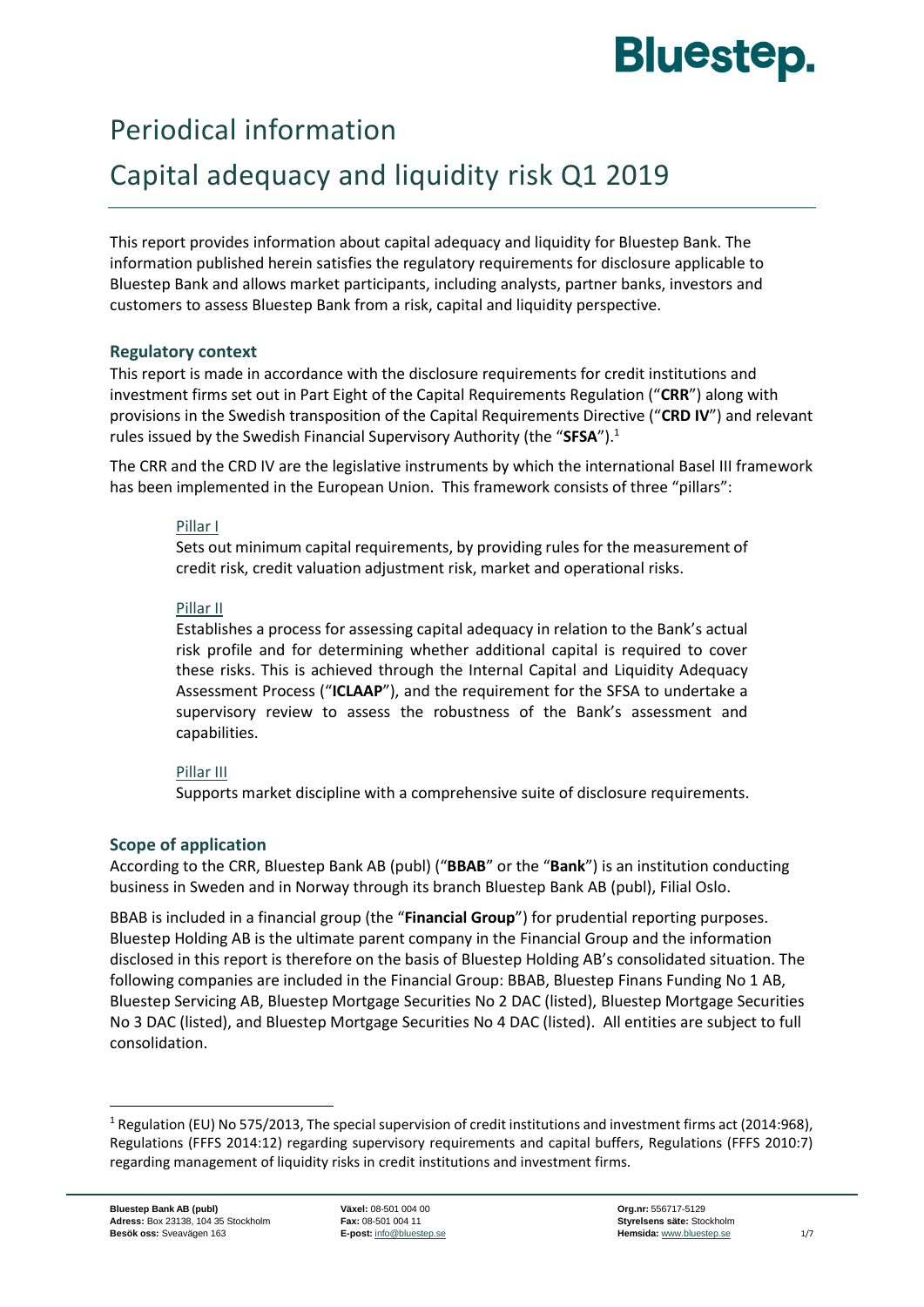

#### **Date and frequency of disclosure**

Pillar 3 disclosures are provided on a quarterly basis. This report reflects the situation of the Financial Group as of 31<sup>st</sup> March 2019.

This report is published on the Bank's website: [www.bluestepbank.se](http://www.bluestepbank.se/)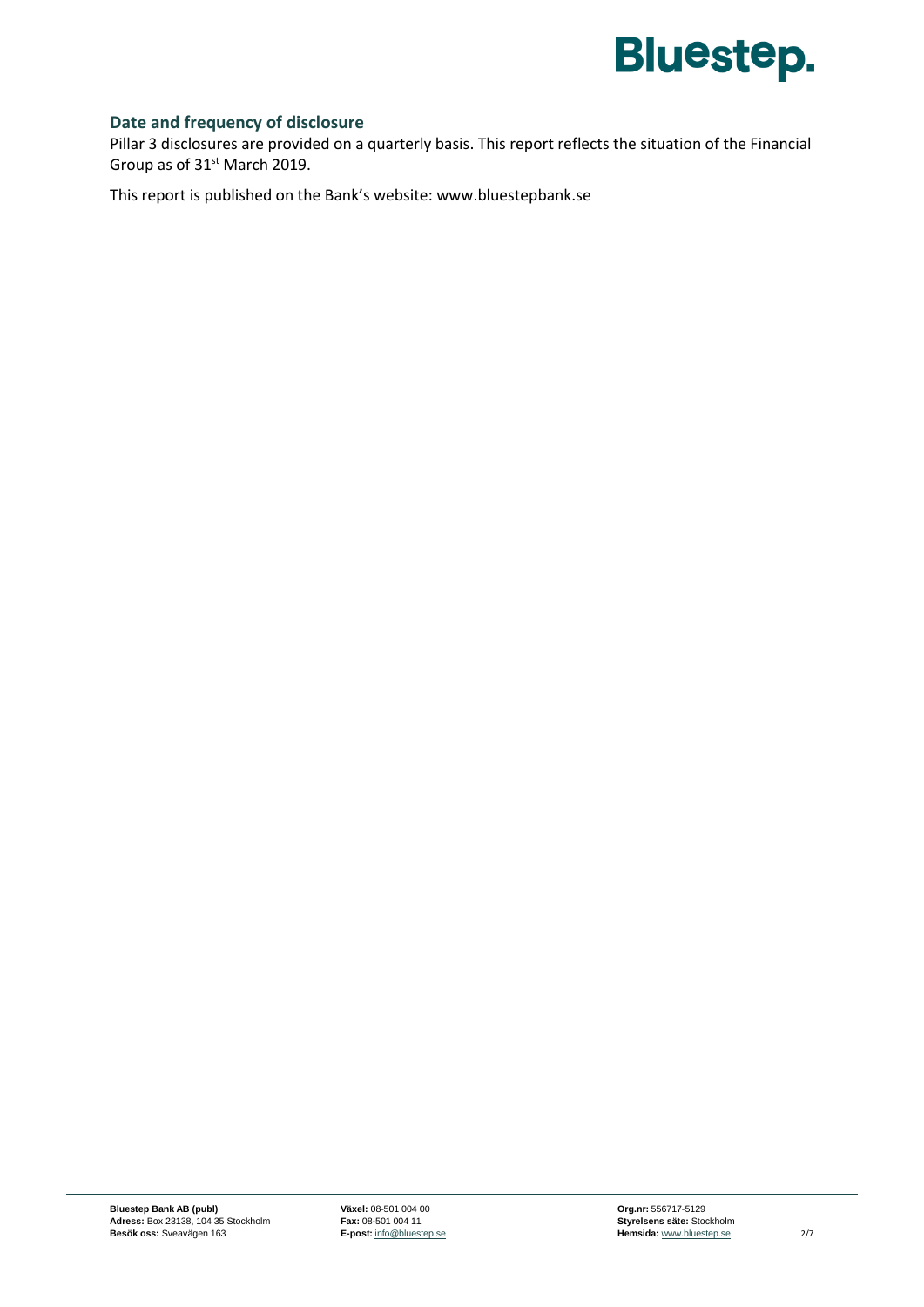

### **Capital adequacy position**

Own funds at the Financial Group level

This section summarises the own funds and liquidity situation of the Financial Group, as well as information about the methodology, requirements and conclusions reported to the SFSA as part of the quarterly COREP reporting and the annual ICLAAP.

#### **Own funds and capital adequacy as per 31 March 2019**

Own funds and its composition as of the end of March 2019 and December 2018 are shown in the table below.

| Own Funds (all amounts in thousand SEK, except %)                                | Amount at<br>31-Mar-2019     | <b>Amount at</b><br>31-Dec-2018 |
|----------------------------------------------------------------------------------|------------------------------|---------------------------------|
| Common Equity Tier 1 (CET1) capital: instruments and reserves                    |                              |                                 |
| Capital instruments and the related share premium accounts                       | 4,477,416                    | 4,477,416                       |
| of which: instrument type 1                                                      | 4,477,416                    | 4,477,416                       |
| Retained earnings                                                                | 144,835                      | $-4,069$                        |
| Independently reviewed interim profits net of any foreseeable charge or dividend |                              | 148,904                         |
| Common Equity Tier 1 (CET 1) capital before regulatory adjustments               | 4,622,251                    | 4,622,251                       |
| <b>CET1 capital: regulatory adjustments</b>                                      |                              |                                 |
| Intangible assets (net of related tax liability) (-)                             | $-3,327,560$                 | $-3,319,201$                    |
| Total regulatory adjustments to CET1                                             | $-3,327,560$                 | $-3,319,201$                    |
| <b>CET1 capital</b>                                                              | 1,294,691                    | 1,303,050                       |
| <b>Additional Tier 1 (AT1) capital: instruments</b>                              |                              |                                 |
| AT1 capital before regulatory adjustments                                        |                              |                                 |
| AT1 capital: regulatory adjustments                                              |                              |                                 |
| Total regulatory adjustments to AT1 capital                                      |                              |                                 |
| AT1 capital                                                                      |                              |                                 |
| Tier 1 capital $(T1 = CET1 + AT1)$                                               | 1,294,691                    | 1,303,050                       |
| Tier 2 (T2) capital: instruments and provisions                                  |                              |                                 |
| T2 capital before regulatory adjustments                                         | $\qquad \qquad \blacksquare$ |                                 |
| T2 capital: regulatory adjustments                                               |                              |                                 |
| Total regulatory adjustments to T2 capital                                       |                              |                                 |
| <b>Tier 2 capital</b>                                                            |                              |                                 |
| Total capital $(TC = T1 + T2)$                                                   | 1,294,691                    | 1,303,050                       |
| <b>Total risk weighted assets</b>                                                | 7,899,914                    | 7,466,357                       |
| <b>Capital ratios and buffers</b>                                                |                              |                                 |
| CET1 (as a % of total risk exposure amount)                                      | 16.39%                       | 17.45%                          |
| T1 (as a % of total risk exposure amount)                                        | 16.39%                       | 17.45%                          |
| TC (as a % of total risk exposure amount)                                        | 16.39%                       | 17.45%                          |
| Institution specific buffer requirement                                          | 4.50%                        | 4.50%                           |
| of which: capital conservation buffer requirement                                | 2.50%                        | 2.50%                           |
| of which: countercyclical buffer requirement                                     | 2.00%                        | 2.00%                           |
| of which: systemic buffer requirement                                            |                              |                                 |
| of which: G-SII or O-SII buffer                                                  |                              |                                 |
| CET1 available to meet buffers (as a % of risk exposure amount)                  | 8.39%                        | 9.45%                           |

#### **Capital requirements as per 31 March 2019**

The Financial Group's total capital requirements consist of three elements:

#### Pillar I minimum capital requirements

Calculation of the minimum capital requirements according to Pillar I is performed in accordance with the CRR, the SFSA's regulations and general guidelines on prudential requirements and capital buffers.

1. BBAB uses the standardised approach in calculating the credit risk exposures and capital requirements. Credit risk is calculated on all assets items.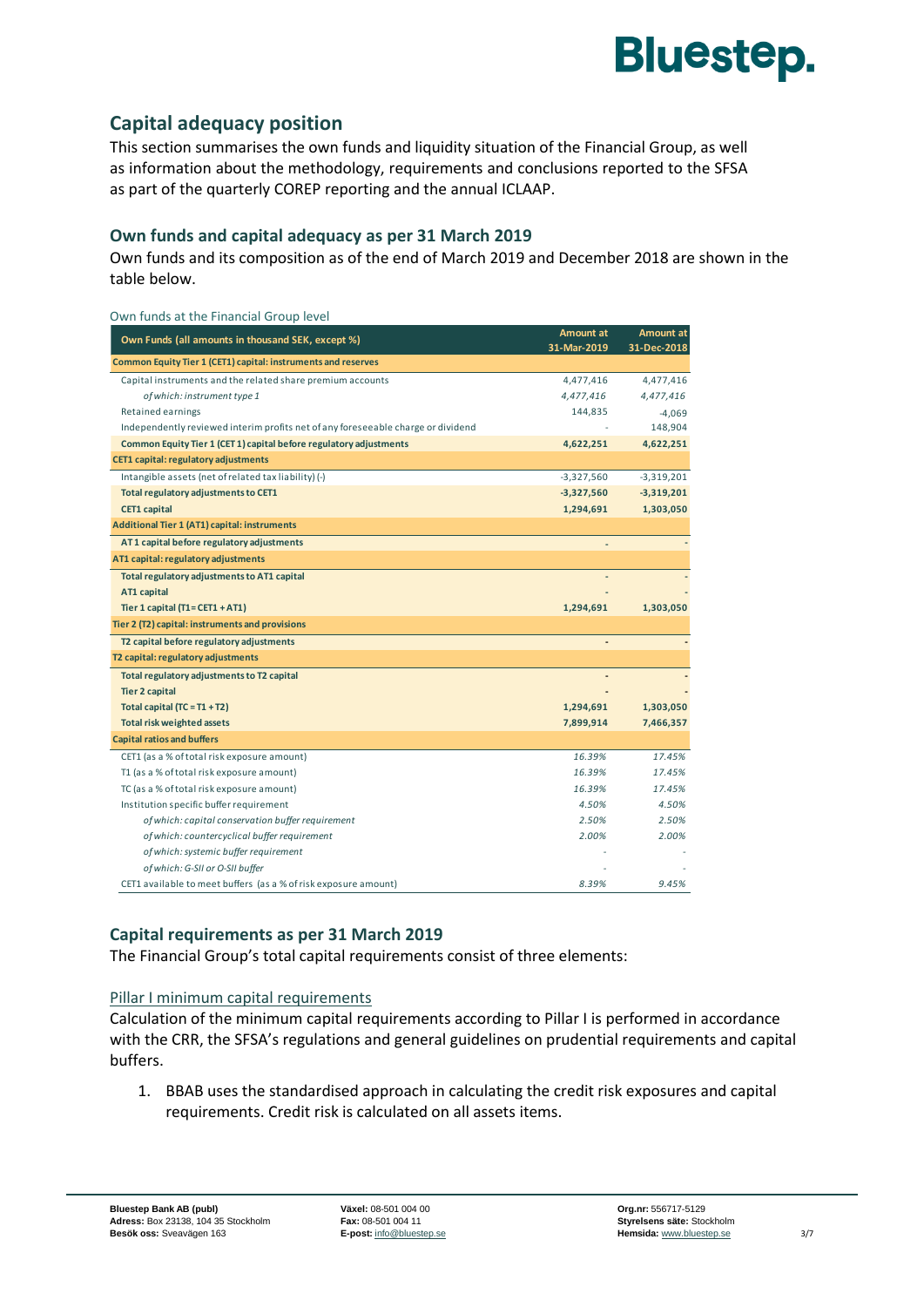

- 2. The capital requirements for foreign exchange risks cover all items on the balance sheet and translated to Swedish kronor at the exchange rate in effect on the balance sheet date. The capital requirement amounts to 8% of the total net position for the majority of the exposures; for closely correlated currencies a lower capital requirement of 4% applies.
- 3. The capital requirements for operational risks are calculated using the standardised approach.
- 4. Capital requirements for credit valuation adjustment risk ("**CVA**") are calculated using the standardised approach and relate to positions in OTC derivatives.

#### Additional requirements under Pillar II

In addition to the statutory minimum capital requirements, credit institutions are expected to make their own assessments of their risks and capital requirements, the so called ICLAAP. Within the ICLAAP, stress tests are performed to analyse the capital requirements even for risks that are not included in the calculation of Pillar I requirements. Based on the outcome of the stress tests, an analysis is made of the institution's total capital requirements and a plan to maintain the capital level. Pillar II requirements will always be beyond Pillar I requirements and together they constitute the company's minimum capital requirements.

The SFSA reviews and evaluates risk management and performs controls to ensure that sufficient capital is held for the significant risks that BBAB is exposed to due to its annual review and evaluation process ("**SREP**").

#### Combined buffer requirements

In addition to the capital requirements under Pillar I and Pillar II, all institutions covered by the CRR/CRD IV need to hold extra capital in form of a combined capital buffer. The purpose of this buffer is to serve as a cushion to absorb losses in periods of financial stress. The calculation is performed according to the capital buffers act (2014:966), implementing the capital buffers act (2014:967) and the SFSA's regulations and general guidelines regarding prudential requirements and capital buffers (FFFS 2014:12). The combined buffer requirement shall be met with Common Equity Tier 1 ("**CET1**") capital. If the buffer requirement is not fulfilled restrictions apply on payment of dividends and bonuses.

The combined buffer requirement refers to total CET1 capital required to meet the requirement for the capital conservation buffer ("**CCB**") extended by the following, as applicable:

- a) an institution-specific countercyclical capital buffer ("**CCyCB**");
- b) a G-SII buffer, not applicable to Bluestep;
- c) an O-SII buffer, not applicable to Bluestep; and,
- d) a systemic risk buffer, not applicable to Bluestep.

As of the end of March of 2019, Bluestep had relevant credit exposures in Sweden and Norway, and the CCyCB factors applied in both jurisdictions were 2.0% of the risk exposures amounts. The table below shows the combined buffer requirement at Financial Group level.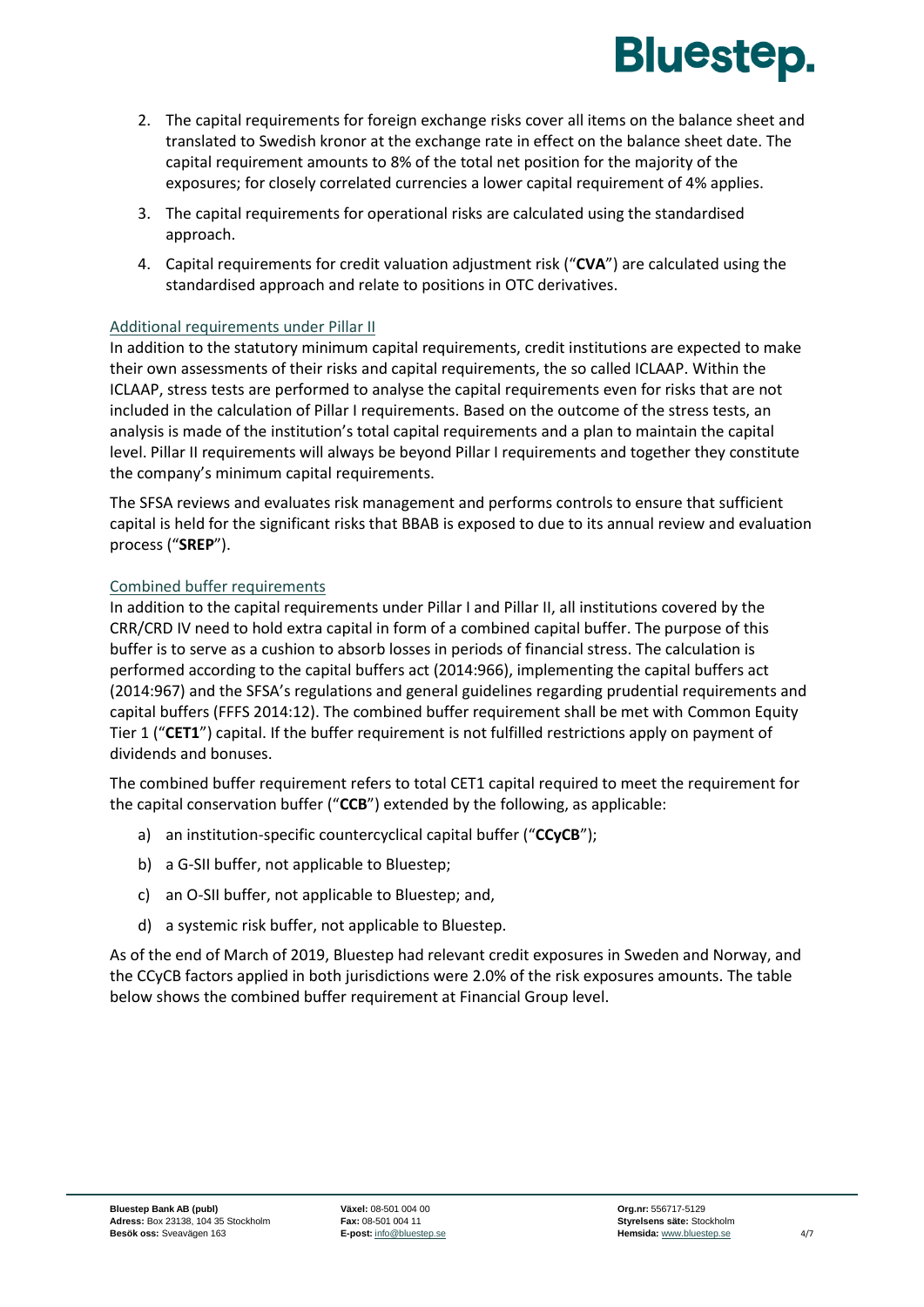# **Bluestep.**

Combined buffers requirement at Financial Group level

| Capital buffers requirement (all amounts in thousand SEK)                                              | Amount  |
|--------------------------------------------------------------------------------------------------------|---------|
| <b>Combined buffer requirement</b>                                                                     | 355,496 |
| Capital conservation buffer                                                                            | 197,498 |
| Conservation buffer due to macro-prudential or systemic risk identified at the level of a Member State | N/A     |
| Institution specific countercyclical capital buffer                                                    | 157,998 |
| Systemic risk Sum of long and short positions of trading book exposures for standardised approaches    | N/A     |
| Global Syster Value of trading book exposures for internal models                                      | N/A     |
| Other Systemically Important Institution buffer                                                        | N/A     |

#### Combined capital requirements

As a result of applying the methods described in the CRR, the risk weighted exposures amounts ("**REAs**") are those shown in tables below, Capital requirements resulting from these REAs and Pillar 2 needs.

Risk weighted exposure amounts for the Financial Group

| Risk Weighted Exposure Amount (all amounts in thousand SEK)                       | <b>Exposure Amounts</b> | <b>Exposure Amounts</b> |
|-----------------------------------------------------------------------------------|-------------------------|-------------------------|
|                                                                                   | at 31-Mar-2019          | at 31-Dec-2018          |
| <b>TOTAL RISK EXPOSURE AMOUNT</b>                                                 | 7,899,914               | 7,466,357               |
| RISK WEIGHTED EXPOSURE AMOUNTS FOR CREDIT, COUNTERPARTY CREDIT AND DILUTION RISKS |                         |                         |
| <b>AND FREE DELIVERIES</b>                                                        | 6,550,236               | 6,266,447               |
| Standardised Approach (SA)                                                        | 6,550,236               | 6,266,447               |
| SA exposure classes excluding securitisation positions                            | 6,550,236               | 6,266,447               |
| Institutions                                                                      | 494,935                 | 459,049                 |
| Corporates                                                                        | $\Omega$                | $\Omega$                |
| Retail                                                                            | 755,942                 | 748,765                 |
| Secured by mortgages on immovable property                                        | 4,902,768               | 4,730,365               |
| Exposures in default                                                              | 260.005                 | 236,054                 |
| Covered bonds                                                                     | 54,165                  | 52,672                  |
| Claims on institutions and corporates with a short-term credit assessment         | $\Omega$                | $\Omega$                |
| Other items                                                                       | 82,422                  | 39,541                  |
| Securitisation positions SA                                                       | $\Omega$                | $\Omega$                |
| TOTAL RISK EXPOSURE AMOUNT FOR POSITION, FOREIGN EXCHANGE AND COMMODITIES RISKS   | 186,747                 | 157,784                 |
| Risk exposure amount for position, foreign exchange and commodities risks under   |                         |                         |
| standardised approaches (SA)                                                      | 186,747                 | 157,784                 |
| Foreign Exchange                                                                  | 186.747                 | 157,784                 |
| TOTAL RISK EXPOSURE AMOUNT FOR OPERATIONAL RISK (OpR)                             | 1,036,132               | 880,826                 |
| OpR Standardised (STA) / Alternative Standardised (ASA) approaches                | 1,036,132               | 880,826                 |
| TOTAL RISK EXPOSURE AMOUNT FOR CREDIT VALUATION ADJUSTMENT                        | 126,799                 | 161,301                 |
| Standardised method                                                               | 126,799                 | 161,301                 |

#### Capital needs including Pillar 2 risks for the Financial Group

|                                                                     | Total capital needs ('000 SEK) |
|---------------------------------------------------------------------|--------------------------------|
| Credit risk and counterparty risk                                   | 605,220                        |
| - which concentration risk                                          | 71,057                         |
| - including risks associated with exposure to the Swedish mortgages | 232.666                        |
| - of which reciprocity in other countries' demands                  |                                |
| <b>Market risk</b>                                                  | 30,873                         |
| - including interest rate risk arising from non-trading book        | 15,933                         |
| <b>Operational risk</b>                                             | 82.891                         |
| <b>Pension risk</b>                                                 |                                |
| Other                                                               | 355,496                        |
| <b>Diversification effects</b>                                      |                                |
| <b>Total</b>                                                        | 1.074.480                      |

#### Leverage ratio

The leverage ratio is a key ratio that assesses the ability of BBAB to meets its financial obligations. The table below shows information about the leverage ratio. BBAB shows a healthy leverage ratio level.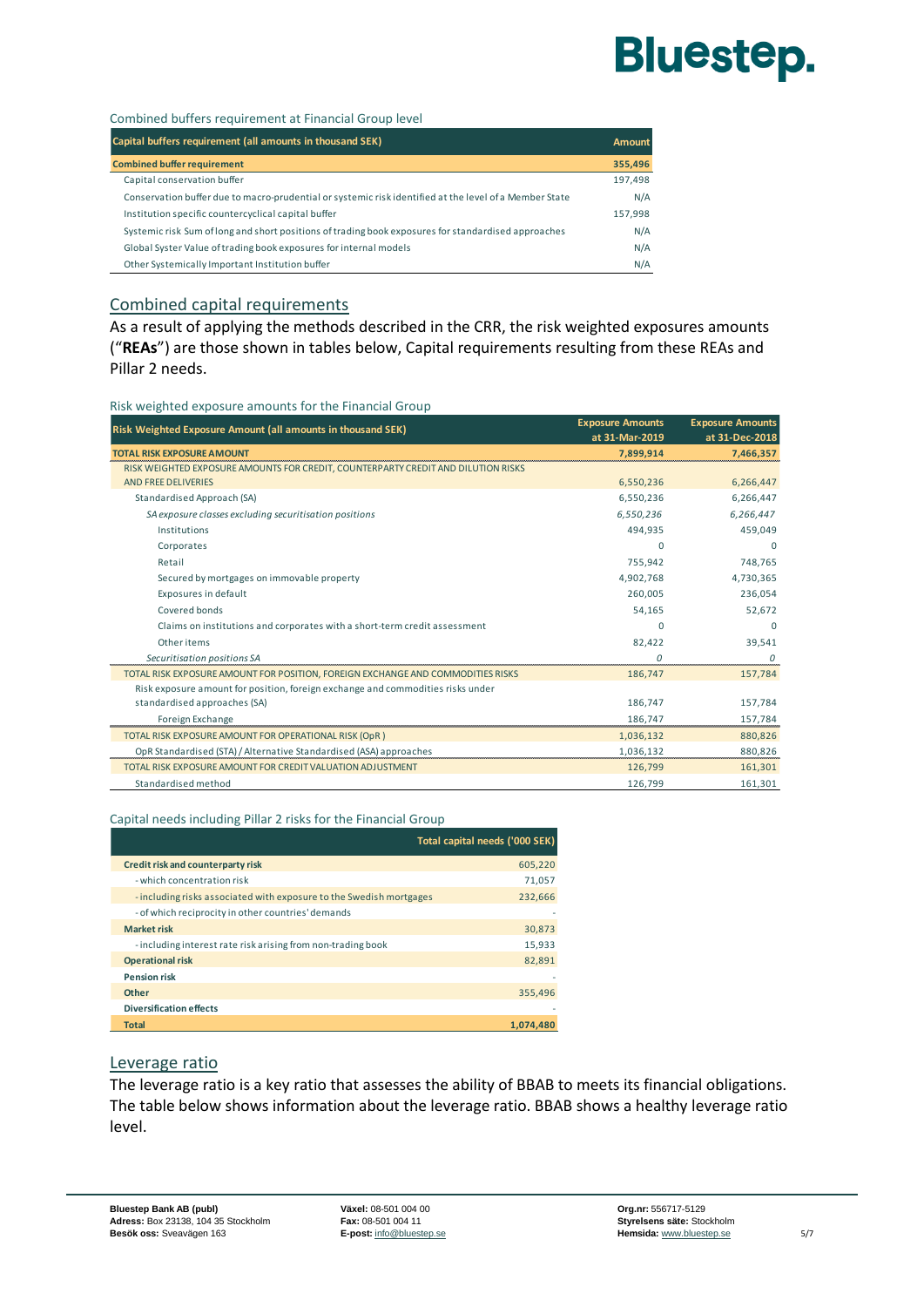# **Bluestep.**

Leverage ratio calculation at Financial Group level

| Leverage ratio calculation (all amounts in thousand SEK) |                       |
|----------------------------------------------------------|-----------------------|
| <b>Exposure Values</b>                                   | <b>Amount / Ratio</b> |
| Total Leverage Ratio exposure                            | 15,561,194,869        |
| Capital                                                  |                       |
| Tier 1 capital                                           | 1,294,690,595         |
| <b>Leverage Ratio</b>                                    |                       |
| Leverage Ratio                                           | 8.32%                 |
|                                                          |                       |

### **Liquidity Position**

#### **Liquidity risk management**

Liquidity risk is the risk of not being able to meet payment obligations on their due dates without the cost of obtaining the funds increasing considerably. The extent of the risk depends on the Financial Group's ability to rise necessary funding to meet its obligations.

The day to day handling of liquidity risk is managed through the Treasury function within BBAB. The BBAB Risk Manager acts as the central function for independent control of liquidity and reports to the Board and the CEO.

The liquidity risk appetite of the Financial Group shall be low, and it will retain material amounts of excess liquidity in a liquidity reserve. The liquidity reserve will only be invested in highly rated and liquid investments according to the BBAB Liquidity Policy.

Measurement and reporting of liquidity risk are performed on a daily basis and reported to Senior Management. Liquidity risk is reported monthly to the Board. The reports show key figures on liquidity risk as liquidity reserve, liquidity coverage ratio ("**LCR**") and net stable funding ratio ("**NSFR**") among others. Furthermore, liquidity risk is measured under different scenarios, including stress scenarios.

#### **Liquidity planning**

BBAB runs different scenarios in order to present and better understand liquidity risk. These scenarios include a base case scenario and four stress scenarios which assume that inflow from deposits ceases. The four stress scenarios apply different assumptions on withdrawal of instant access deposits.

The Liquidity Risk policy also includes a liquidity contingency funding plan in which available funding sources are analysed depending on the severity of the events that can drive the company to a shortage of liquidity breaching the limits imposed in the liquidity indicators.